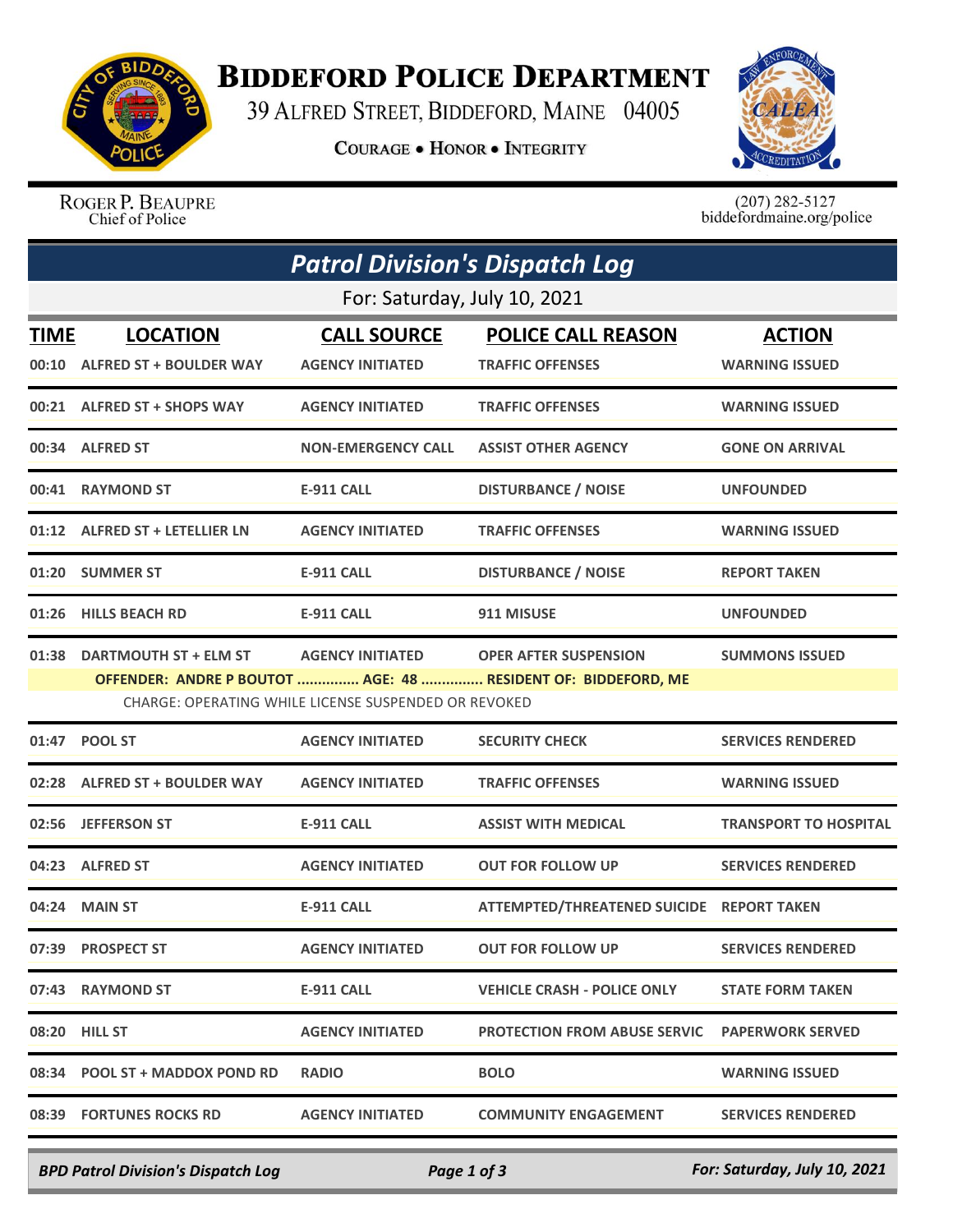| <b>TIME</b> | <b>LOCATION</b><br>08:51 BEACH HOUSE LN | <b>CALL SOURCE</b><br><b>AGENCY INITIATED</b> | <b>POLICE CALL REASON</b><br><b>COMMUNITY ENGAGEMENT</b> | <b>ACTION</b><br><b>SERVICES RENDERED</b> |
|-------------|-----------------------------------------|-----------------------------------------------|----------------------------------------------------------|-------------------------------------------|
| 09:03       | <b>NEWTOWN RD</b>                       | <b>WALK-IN AT STATION</b>                     | <b>ARTICLES LOST/FOUND</b>                               | <b>REPORT TAKEN</b>                       |
| 09:36       | <b>MAIN ST</b>                          | <b>AGENCY INITIATED</b>                       | <b>COMMUNITY ENGAGEMENT</b>                              | <b>NO VIOLATION</b>                       |
|             | 09:51 STONE ST                          | <b>NON-EMERGENCY CALL</b>                     | <b>BOLO</b>                                              | <b>NEGATIVE CONTACT</b>                   |
|             | 10:14 GREEN ST                          | <b>AGENCY INITIATED</b>                       | <b>ANIMAL COMPLAINT</b>                                  | <b>SERVICES RENDERED</b>                  |
| 10:28       | <b>TIGER WAY</b>                        | <b>NON-EMERGENCY CALL</b>                     | <b>ALARM - POLICE</b>                                    | <b>BUILDING CHECK/SECURE</b>              |
| 11:13       | <b>MARINER WAY</b>                      | <b>NON-EMERGENCY CALL</b>                     | <b>VEHICLE CRASH - POLICE ONLY</b>                       | <b>REPORT TAKEN</b>                       |
| 11:20       | <b>MAIN ST</b>                          | <b>AGENCY INITIATED</b>                       | <b>COMMUNITY ENGAGEMENT</b>                              | <b>NO VIOLATION</b>                       |
| 11:30       | <b>MAIN ST</b>                          | <b>WALK-IN AT STATION</b>                     | <b>SUSPICION</b>                                         | <b>REPORT TAKEN</b>                       |
|             | 12:12 BIRCH ST                          | <b>NON-EMERGENCY CALL</b>                     | <b>ARTICLES LOST/FOUND</b>                               | <b>REPORT TAKEN</b>                       |
|             | 12:14 POOL ST                           | <b>AGENCY INITIATED</b>                       | <b>TRAFFIC OFFENSES</b>                                  | <b>VSAC ISSUED</b>                        |
| 12:28       | WEST ST + WEST LOOP RD                  | <b>NON-EMERGENCY CALL</b>                     | <b>PARKING COMPLAINT</b>                                 | <b>WARNING ISSUED</b>                     |
| 12:46       | <b>FOSS ST + MAIN ST</b>                | <b>NON-EMERGENCY CALL</b>                     | <b>DISABLED VEHICLE</b>                                  | <b>SERVICES RENDERED</b>                  |
| 13:12       | <b>LEDGEMERE DR</b>                     | <b>AGENCY INITIATED</b>                       | <b>ANIMAL COMPLAINT</b>                                  | <b>NEGATIVE CONTACT</b>                   |
| 13:34       | <b>MEDICAL CENTER DR</b>                | <b>NON-EMERGENCY CALL</b>                     | TRESPASSING BY CAMPER TRAILER                            | <b>SERVICES RENDERED</b>                  |
| 13:35       | <b>FORTUNES ROCKS RD</b>                | <b>AGENCY INITIATED</b>                       | <b>COMMUNITY ENGAGEMENT</b>                              | <b>NO VIOLATION</b>                       |
|             | 13:41 HILL ST                           | <b>AGENCY INITIATED</b>                       | <b>COMMUNITY ENGAGEMENT</b>                              | <b>SERVICES RENDERED</b>                  |
|             | 13:42 TOW RD                            | <b>NON-EMERGENCY CALL</b>                     | <b>ANIMAL COMPLAINT</b>                                  | <b>WARNING ISSUED</b>                     |
|             | 13:59 MAY ST                            | <b>NON-EMERGENCY CALL</b>                     | <b>SUSPICION</b>                                         | <b>TRANSPORT TO HOSPITAL</b>              |
|             | 14:00 BEACH HOUSE LN                    | <b>AGENCY INITIATED</b>                       | <b>COMMUNITY ENGAGEMENT</b>                              | <b>NO VIOLATION</b>                       |
|             | 14:09 ALFRED ST                         | <b>WALK-IN AT STATION</b>                     | <b>OUT FOR FOLLOW UP</b>                                 | <b>SERVICES RENDERED</b>                  |
|             | 14:29 WEST ST                           | <b>NON-EMERGENCY CALL</b>                     | <b>BURGLARY OF A MOTOR VEHICLE</b>                       | <b>REPORT TAKEN</b>                       |
|             | 14:38 MILE STRETCH RD                   | <b>NON-EMERGENCY CALL</b>                     | <b>PARKING COMPLAINT</b>                                 | <b>NO VIOLATION</b>                       |
|             | 14:41 ALEXANDER DR                      | <b>NON-EMERGENCY CALL</b>                     | <b>BOLO</b>                                              | <b>NEGATIVE CONTACT</b>                   |
|             | 14:42 SADIE LN                          | <b>E-911 CALL</b>                             | <b>DRUNKENNESS</b>                                       | <b>SERVICES RENDERED</b>                  |
|             | 15:27 SACO FALLS WAY                    | <b>NON-EMERGENCY CALL</b>                     | <b>DISTURBANCE / NOISE</b>                               | <b>SERVICES RENDERED</b>                  |

*BPD Patrol Division's Dispatch Log Page 2 of 3 For: Saturday, July 10, 2021*